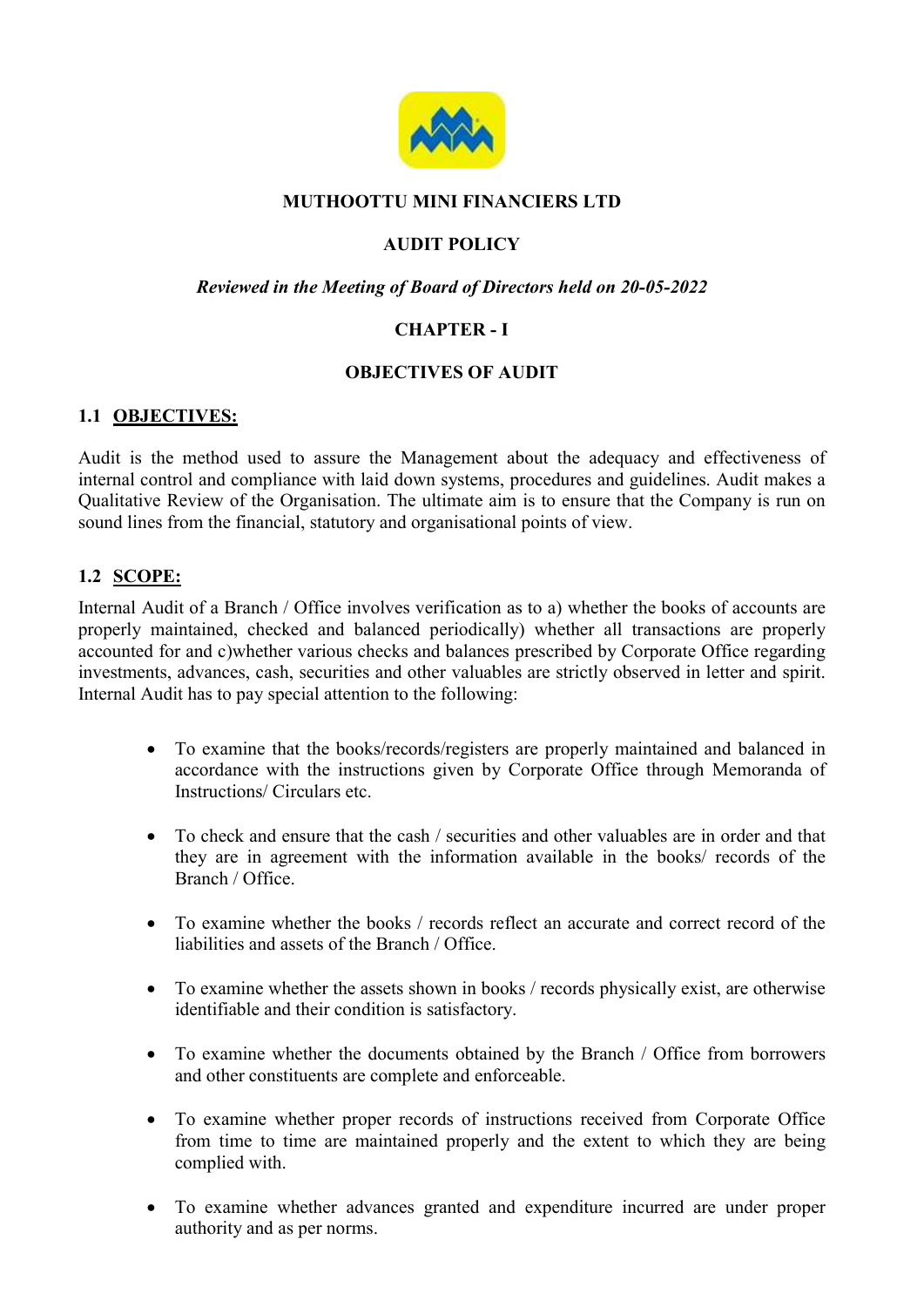- To examine whether internal checks and balances prescribed are being properly observed/ complied.
- To examine whether returns to Corporate Office / Regional Office and Statutory bodies are correctly compiled and regularly / promptly submitted.
- To assess the quality and quantity of business of the Branch / Office and scope for further development in the area of operations.
- To examine whether securities obtained to cover advances are adequate and realisable.
- To examine whether the advance outstanding at the Branch is generally in conformity with the lending policies framed by the Management.
- To point out the major undesirable features commonly prevailing in the Branch / Office and if necessary, to recommend corrective actions for toning up the entire working of the Branch / Office so as to improve its overall efficiency.
- To evaluate the overall performance of the branch to the rating mechanism introduced by the management.
- To submit Special Reports about very serious irregularities noticed such as misuse of delegated powers, suspected frauds, unethical practises followed at the Branchby members of staff, gross violation of important instructions, matters affecting image of the Company etc- which need immediate attention of higher authorities and to safeguard the interest of the Company.
- To identify and report the Strength, Weakness, Opportunity & Threat (in line with SWOT Analysis) in the working of the Branch / Office and enable the Controller/s to initiate corrective steps.
- To examine adequacy and effectiveness of the internal control systems.
- To review application and effectiveness of risk management procedures and risk assessment methodologies.
- To examine whether customer service is satisfactory
- To examine whether Know Your Customer and Anti Money Laundering guidelines issued by the Company/RBI / other Statutory Agencies are being observed.

## 1.3 TYPES OF AUDIT:

#### a) RISK FOCUSSED INTERNAL AUDIT

RFIA covers all areas of operation of the Branch, with special attention to risk factor. These are to be performed by Audit Managers (AMs).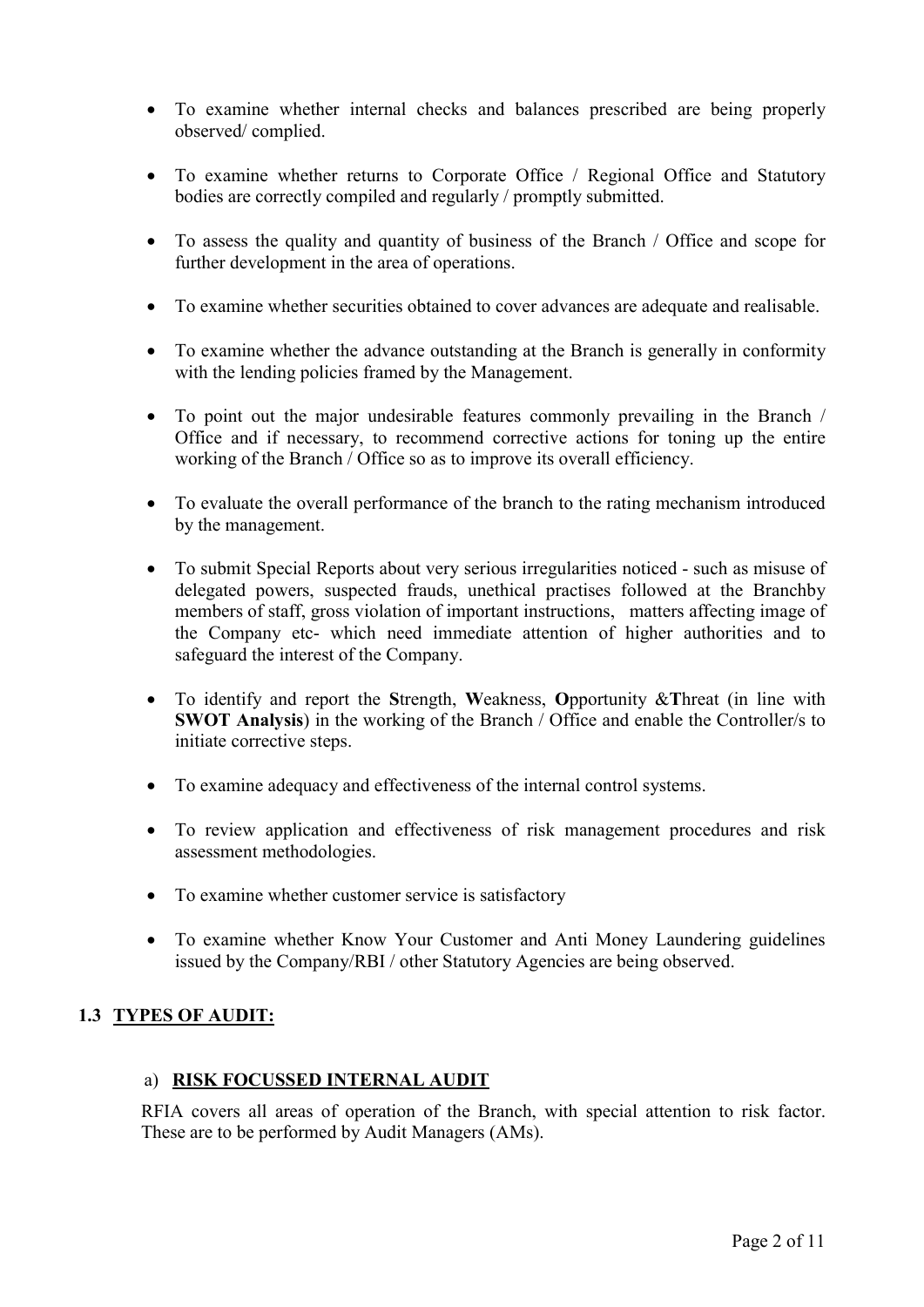## Risk Gradation Of Branches Based On Key Parameters:

#### Very High Risk Branches:

Branches where one of the following parameters is present will be treated as VERY HIGH RISK Branch.

- i) GL o/s above Rs.400.00 lakh.
- ii) Branches with NPA above 5%.
- iii) Branches with individual exposure of single Customer being above 20% of Branch GL  $o/s$ .
- iv) Branches where fraud was reported during the previous 6 months period.
- v) Isolated Branches: no other Branch within 25 KMs.
- vi) Branches with  $1 + 1$  or less staff.

# High Risk Branches:

Branches where one of the following parameters is present will be treated as HIGH RISK Branch.

- i) Branches with GL o/s above Rs.300.00 lakh up to Rs.400.00 lakh.
- ii) Branches with overdue above 10%.
- iii) Branches with average ticket size above Rs.50,000/-
- iv) Branches where a Branch head has been working as Branch head for above 3 years at the same Branch.

Any Branch satisfying i) above will be categorised as HIGH RISK Branch. Any Branch satisfying any 2 of parameters ii), iii) & iv) above will also be a HIGH RISK Branch.

## Medium risk Branches:

Branches where one of the following parameters is present will be treated as MEDIUM RISK Branch

i) Branches with GL o/s above Rs.200.00 lakh to Rs.300.00 lakh will be categorised as having MEDIUM RISK.

ii) Branches with overdue above 10%.

iii) Branches with average ticket size above Rs.50,000/-

iv) Branches where a Branch head has been working as Branch head for above 3 years at the same Branch.

Any Branch which satisfies any of the parameters ii), iii) or iv) above will also be a MEDIUM RISK Branch.

All other Branches will have LOW RISK.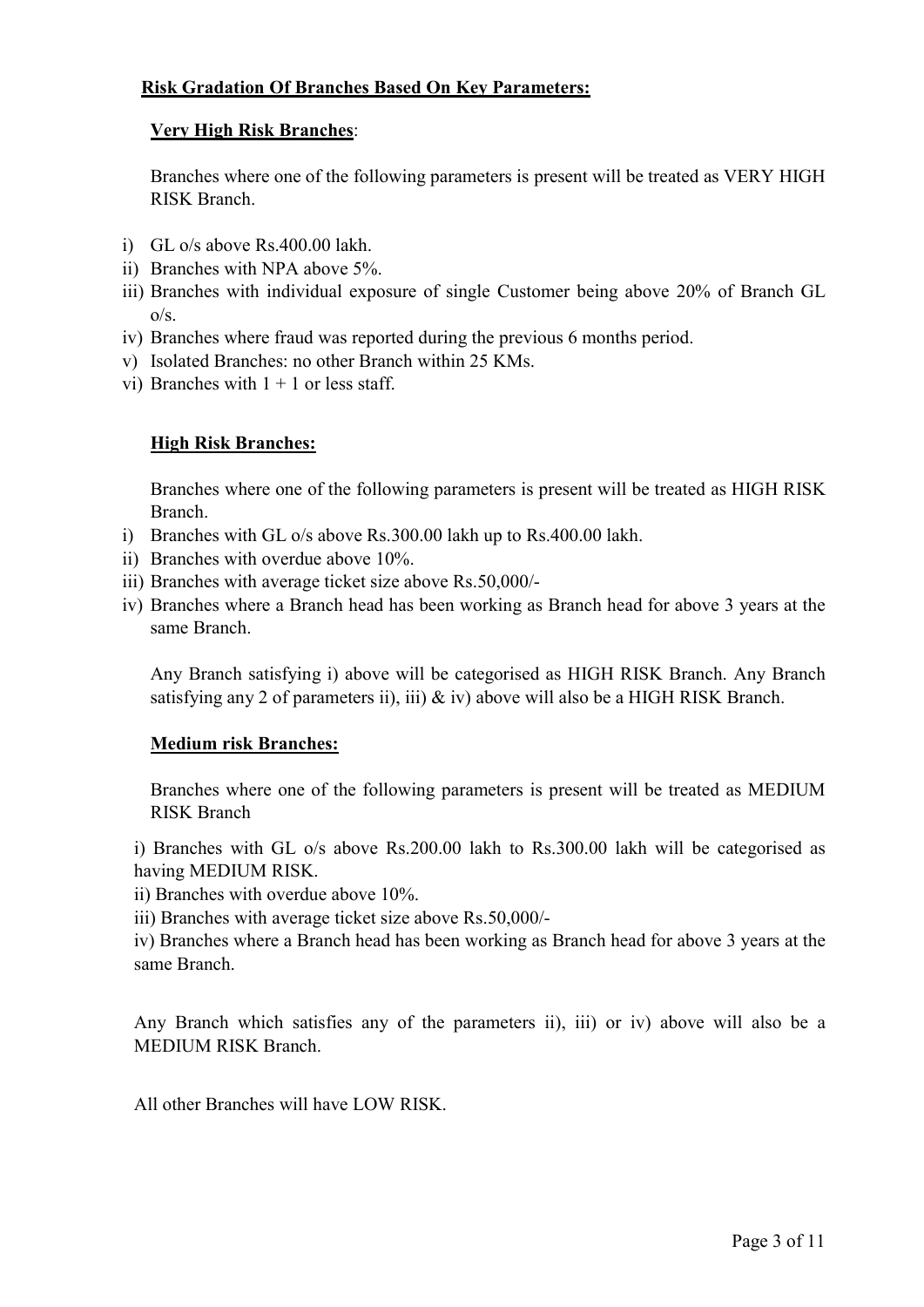## Audit Periodicity:

All Very High Risk rated Branches will have Gold Audit once in 25 days, High rated once in 35 days, Medium rated once in 45 days and Low rated Branches once in 60 days.

Accounts Audit also will be conducted based on the above risk factors. Periodicity will be 3 months / 4 months / 5 moths / 6 months respectively in Very High / High / Medium / Low Risk rated Branches.

In case of special circumstances like resignation / termination of BIC, major fraud, serious issues reported through Whistle Blow etc, Gold / Accounts Audit will be conducted out of turn, even if the stipulated period mentioned above has not been completed.

# a) GOLD AUDIT:

Gold loan is the Company's primary product. Gold and Cash constitute high risk areas. Hence, these need to be inspected at more frequent intervals to reduce (if not mitigate) the risks. In view of the precious nature of the commodity and its easy liquidity, it is associated with various risks. Lack of adequate skill to accurately assess quality of the ornaments under pledge is an area of concern. Cash is another risk prone area. To mitigate these risks, more frequent Audit is essential. Gold Audit procedure has been chalked out in this direction.

These will be performed by Gold Auditors cum Appraisers (GAA).

## b) MANAGEMENT AUDIT:

Management Audit is essentially a tool designed to appraise the effectiveness of Management at different levels in accomplishing the designed tasks towards achieving the overall Corporate Objectives / Goals. Management Audit is an independent and systematic appraisal as to how well the Management is achieving / accomplishing its objectives, goals and performing the managerial functions (such as planning, organising, motivating, directing, cooperating, consulting, co-ordinating and controlling). Management Audit is required to be conducted once in a year at Corporate Office

This will be carried out by the management audit team at Corporate Office. The Company if required will engage an external agency for the same, with approval of the Board of Directors or Committee thereof.

## c) SPECIAL AUDIT:

A Special Audit (out of turn Audit) is to be arranged under the following circumstances:

 Change of Branch Head due to transfer due to disciplinary action, resignation or termination.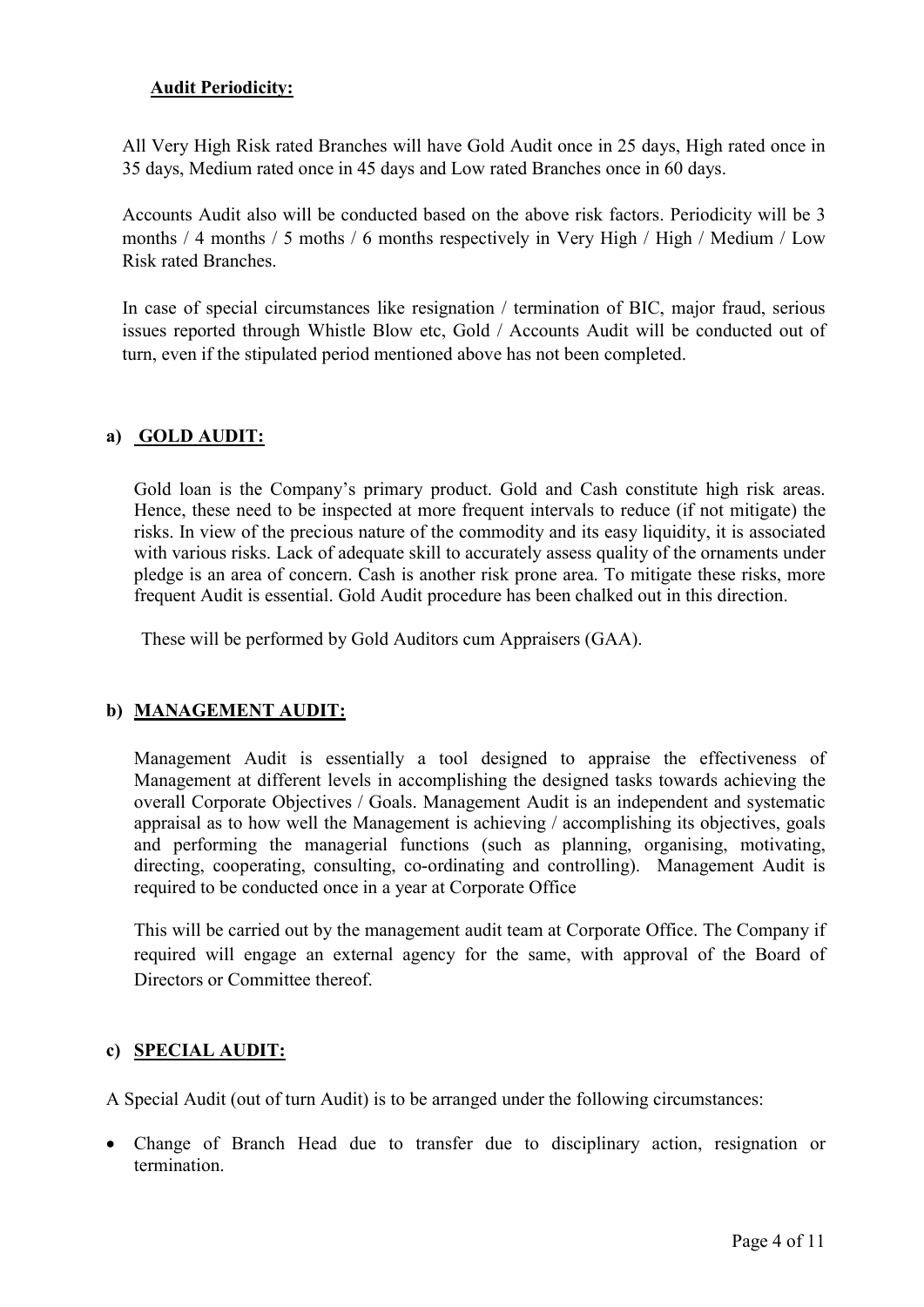- Report of fraud, whistle blowing or any other serious violation of systems and procedures, which may affect the Company's image or result in loss.
- Looting or burglary at Branch.
- Closure/ merger of Branch.
- Any other issue where Management deems it necessary to have an immediate inspection.

The areas to be verified depends on the cause for which the Audit is arranged. If the Audit is on account of change of BH / closure or merger, in addition to verification of the entire gold packets, all internal functions/ processes have to be verified.

This will be conducted by Audit Manager or Gold Auditor cum Appraiser.

## d) AUDIT OF AUCTION CENTRES

On commencement of Auction Process one Audit Manager and Gold Auditor are sent to the concerned Auction centre who shall verify all related documents and gold loan packets. A report on their inspection shall be submitted to the Audit Department.

On completion of Auction, the documents shall be brought to the Corporate Office and an audit of the same shall be completed within a reasonable time by the Management audit team and in any case not later than three months from the date of shifting the documents to the Corporate Office.

#### e) AUDIT BY EXTERNAL AGENCIES:

Besides the above, various external agencies also conduct audit:

- Reserve Bank of India, SEBI and any other Statutory Agency.
- Company's Chartered Accountants (Statutory Auditors).
- Qualified Information System Auditors.

## CHAPTER II

#### ROLESAND RESPONSIBILITIES

## 2.1 DUTIES AND RESPONSIBILITIES OF INSPECTING OFFICERS:

The term Inspecting Officer refers to Audit Managers, Gold Auditors cum Appraisers and senior staff deputed by Audit Department to carry out various types of Audit covered in 1.3 a) to f) above. They are considered to be the "eyes and ears" of the Management. They should be creative, constructive and helpful. Their main duties are:

- To report whether the Branch/Office is working smoothly, efficiently and within the frame work of the policy and guidelines laid down/issued by the Corporate Office from time to time.
- To report whether the system of internal control such as rotation of duties, custody and operation of strong room keys, joint custody of cash / gold / other valuables, prompt accounting of all transactions, sanction of loans, KYC Compliance, balancing of different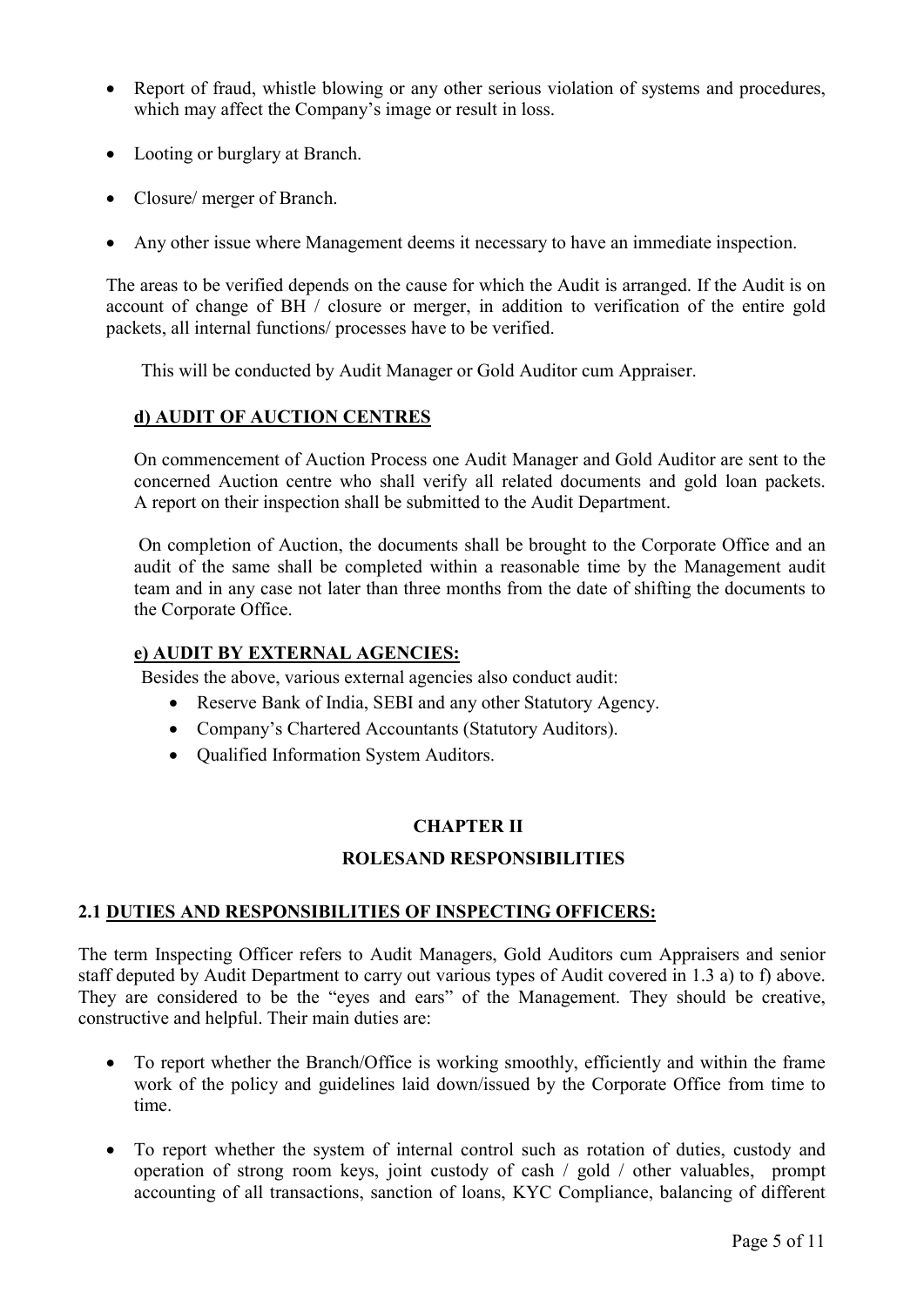accounts, Statutory compliance etc. as laid down by Corporate Office are being followed by the Branch / Office.

- To report whether the quality of assets, adequacy of security for advance and proper accounting of assets by the Branch / Office are ensured; securities are identifiable and their condition and reliability are satisfactory.
- To suggest ways and means to improve the working and/or remove lacunae, if any, in the system

# 2. 2 ESSENTIAL QUALITIES OF INSPECTING OFFICERS:

- The Inspecting Officers have to play a key role in conducting a thorough scrutiny of affairs of a Branch / Office and guiding the Branch officials for improved performance. An unbiased and objective reporting style as well as an analytical and practical approach shall be the traits of the Inspecting Officer. Besides certain personal qualities and professional skills, they should have the ability to communicate effectively.
- Personal qualities include possession of high integrity, robust common sense, initiative, analytical ability to distinguish the important from the unimportant, ability to judge and a sense of thoroughness and orderliness to complete the task on hand systematically and efficiently.

# 2.3APPROACH AND ATTITUDE OF AN INSPECTING OFFICER:

- The audit work is more of a fact finding mission than a fault finding one.
- The Inspecting Officers' approach should be objective and unbiased. They should be guided by a sense of professional independence and should not be swayed by fear, favour or other influences.
- Audit work should be thorough, exhaustive and dispassionate. If there is the slightest suspicion of fraud, defalcation, misappropriation, dereliction of duty, and/or abuse of authority causing loss / likely to cause loss to the Company, the Inspecting Officers should submit, after thoroughly verifying the facts, a 'Special Report' to the Head (Audit) through mail.
- The Inspecting Officers should develop empathy with the Branch functionaries. Since reciprocal confidence and trust are the prerequisites for effective communication, they should endeavour to have proper understanding of the feelings of the Branch staff and act accordingly, but without compromising rules.
- The Inspecting Officers should discuss the findings with the Branch Officials before drawing up the final report. .
- The Inspecting Officers should work in such a manner as not to disturb the normal working of the Branch and conduct themselves in a dignified manner. They should not do anything that may affect the image of the Branch Head or any other staff in the eyes of members of staff and the Customers.
- Queries arising in the course of Audit should be passed on to the Branch staff then and there and should not be allowed to accumulate till the closing date/stage. All the irregularities/adverse findings should be discussed with the Branch Head and other staff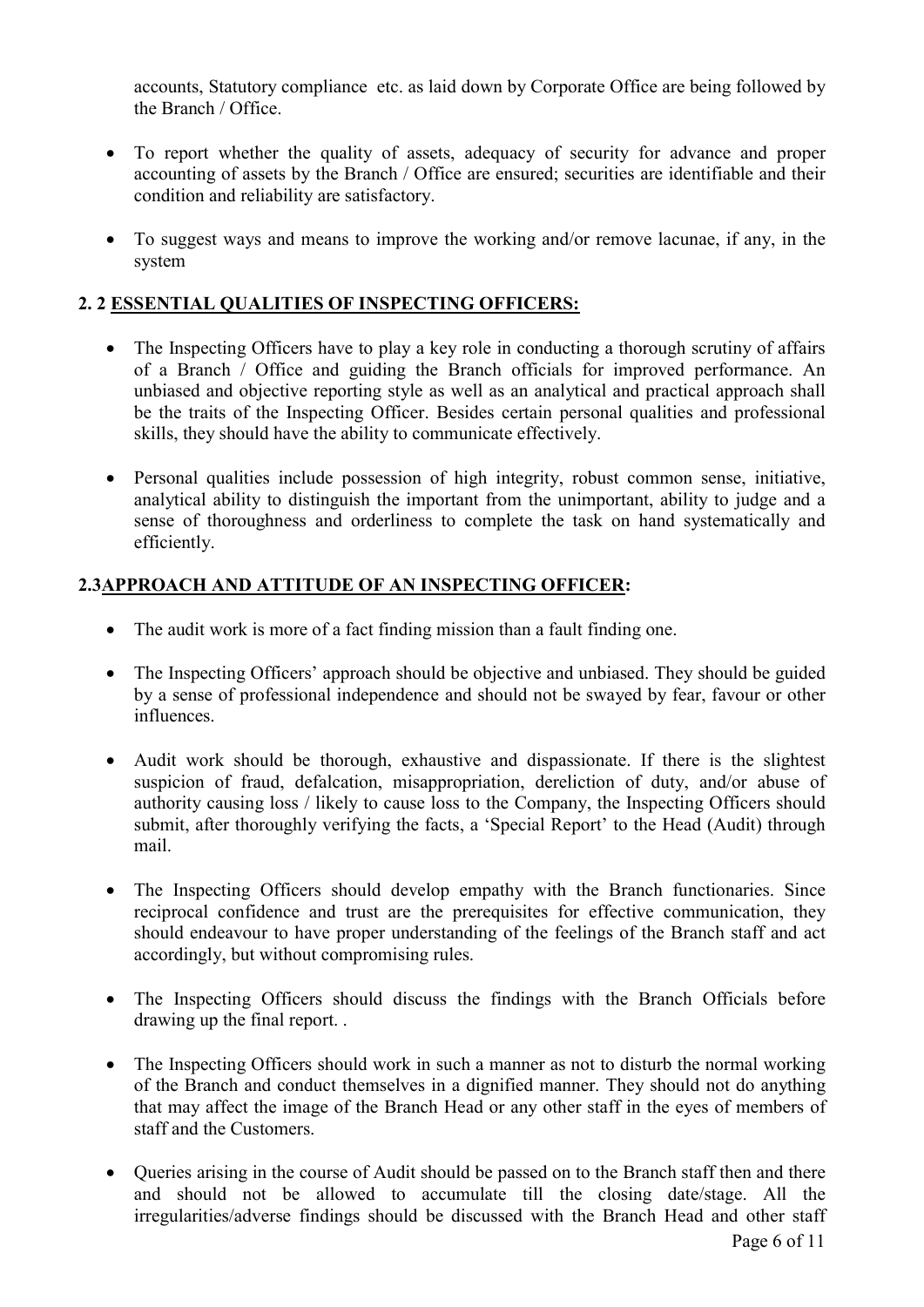members to ascertain their view points and encourage them to get maximum irregularities rectified during the course of Audit itself.

- The Inspecting Officers are not authorised to issue any special instructions to the Branch Head other than those relating to and complying with normal Audit as detailed in this document. In cases where special instructions are to be issued to the Branch Head in respect of Special Report / frauds detected / any other important matter, they should contact Audit Department at CO so that necessary instructions can be passed on to the concerned.
- All Audit assignments are to be surprise exercises i.e. without prior intimation to the Branch / Office concerned. It is hence important that Audit programme is kept strictly confidential and the tour is arranged in such a way that nearby Branches to be audited by the same team in succession do not get the hint about the date of the intended visit.

## CHAPTER – III

#### 3.1 ORGANISATIONAL SET-UP:

The set-up of Audit Department will be as decided by the Top Management from time to time.

#### 3.2 FUNCTIONING OF AUDIT DEPARTMENT:

- The Audit Department is responsible for reporting non-implementation of policies framed by the Company.
- The Department shall frame policies and programme for Audit and inspection of Branches/Administrative Offices and formulate guidelines for their implementation, with the approval of the Management.
- The Department is responsible for periodical allotment of programmes to field level Auditors for conducting RFIA, Gold Audit and Special Audit. It should ensure timely conduct of various types of Audit in line with the prescribed periodicity.
- The Department should place before the Audit Committee of the Board on a quarterly basis serious irregularities and other important matters arising out of Audit of the Branches / Offices.
- They should appraise the Top Management and HODs of the major and serious irregularities/frauds observed/detected during Audit of branches and while conducting Management Audit.
- They should follow up with various Departments at Corporate Office and ensure that all Audit Reports are closed within the prescribed time limit.
- They should conduct periodical review meeting with Operations Department officials and at RM/ZMZM level to sort out issues, if any.
- Based on Audit findings, Audit Department will suggest ways and means to remove loop holes/lacunae, if any, in the systems and procedures, with a view to improving the working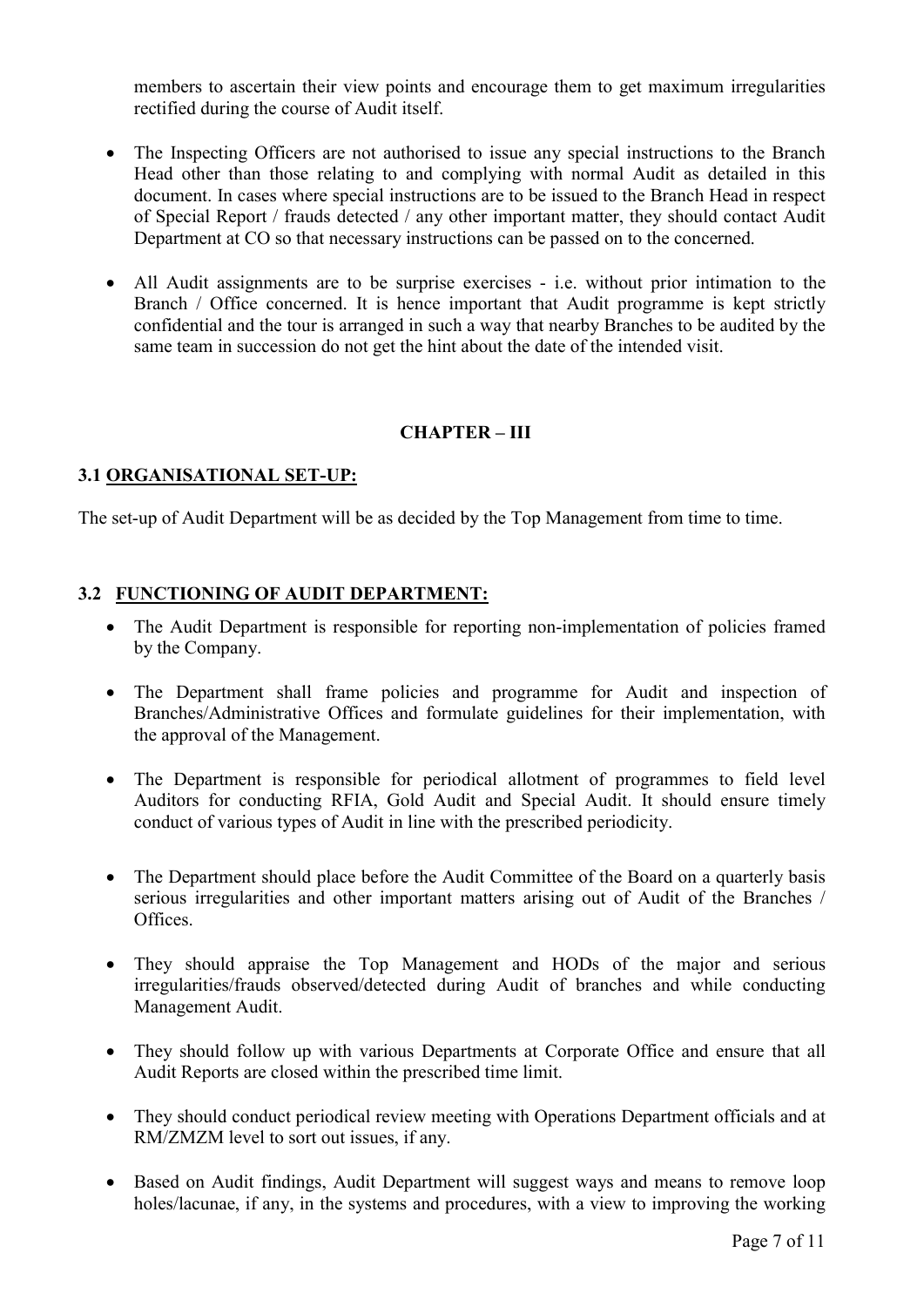of Branches/Administrative Offices. This will enable the Corporate Office to have effective and adequate control and supervision over the Branches/Offices.

- The Department is responsible for submission of Audit reports, data and other required particulars relating to Audit during the Annual Financial Inspection by RBI.
- The Management Audit Team is responsible for reporting frauds to RBI in Form FMR 1and submission of progress reports in FormsFMR2 & 3 as stipulated by RBI.
- Department should issue guidelines/instructions to Audit staff and conduct workshops/training sessions to bridge knowledge gap and empower them to function more effectively.
- They should assess man power requirement of Audit staff at various levels and submit indent to HR Department on regular basis.

# CHAPTER - IV

#### 4.1 General Instructions Regarding Audit of Branches:

- The Auditor will verify the documents and gold loan accounts at the Branch.
- The list of irregularities noticed by the Inspecting Officers should be passed on to the Branches on a daily basis for spot rectification. They should discuss with the officials of the Branch about the progress in spot rectification, deficiencies and other procedural irregularities.
- If the findings are of very serious in nature, involving fraud, misuse of delegated powers, unethical practises followed at the Branch by members of staff, gross violation of important instructions, matters affecting image of the Company etc the matter shall be reported to the Audit Department over phone with a Special (Confidential) Report by e-mail to follow.

#### 4.2 Allotment of Audit Programme:

- Allotment of Internal and Gold Audit programme to the Inspecting Officers will be by the department.
- Allotment of Special Audit and Management Audit will be communicated directly by Audit Department.
- As there should be an element of surprise in Audit, the communication received by the Inspecting Officer should be kept STRICTLY CONFIDENTIAL.

#### 4.3 Commencement of Audit:

• The Inspecting Officers shall reach the Branch 15 minutes before the scheduled commencement of business (well before opening of the strong room and taking out cash from the safe/strong room) unless instructed to the contrary. They should mark attendance through Photo Attendance system. In case of late starting of Audit, physical checking of cash shall be carried out at the start of Audit, followed by physical count of gold loan packets.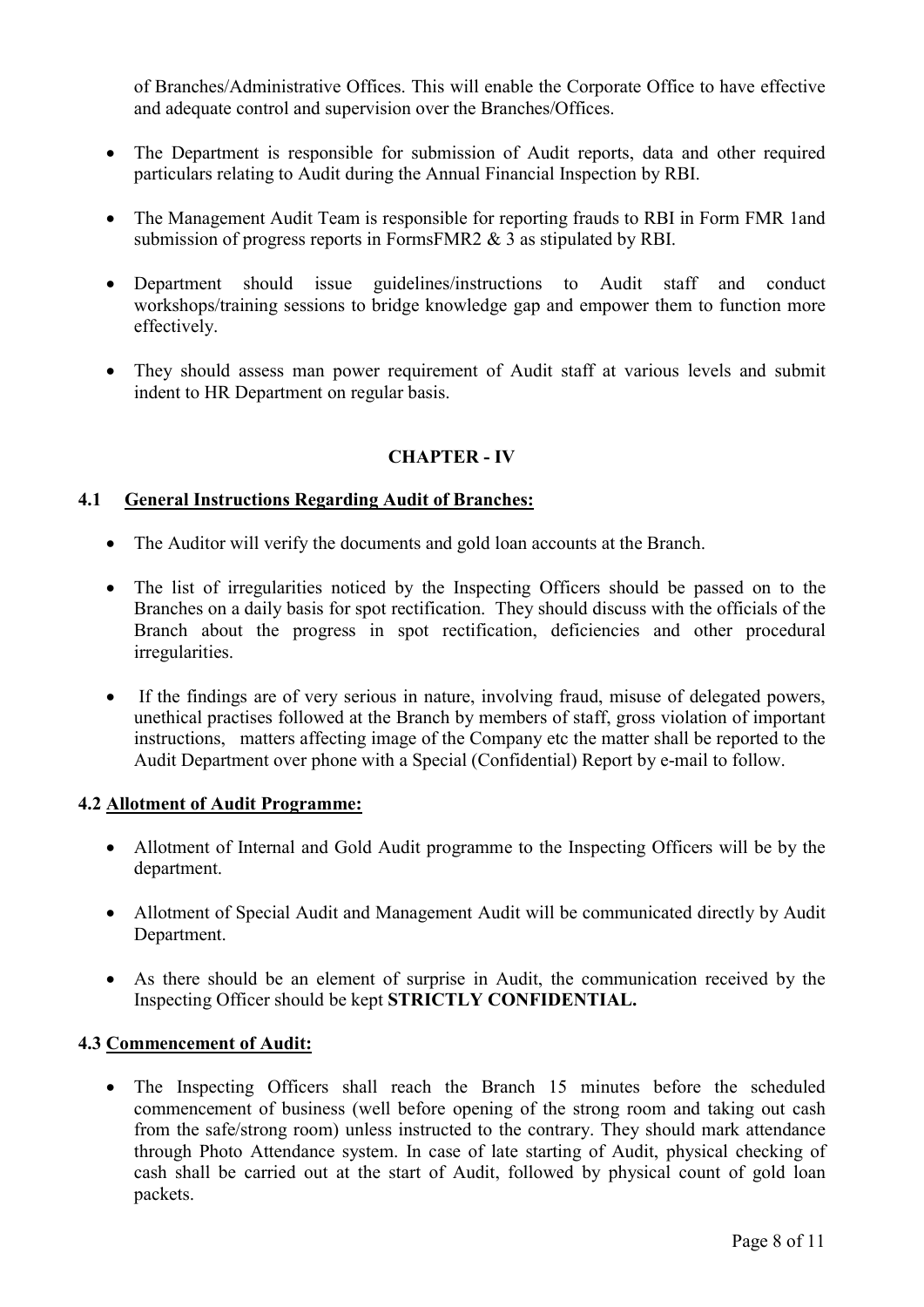## 4.4 Custody of Keys:

- Immediately on commencement of Audit, the Auditor should take custody of Joint Custodian's keys (strong room door / dual control cabinet, safe etc. as may be necessary) to avoid access to cash and valuables to others without his knowledge / involvement and retain the keys until cash / gold, other securities and all other contents in the strong room are checked.
- The Auditor should verify records relating to the deposit of duplicate keys of the Branch and confirm that the keys are deposited as per the direction from the CO. Any discrepancy in handling of duplicate keys is to be reported to Audit Department then and there through phone, followed by mail.

#### 4.5 Destruction of cancelled instruments:

During the course of detailed Audit, instruments cancelled in between previous Audit and present Audit like cheque leaves, DPNs and other security documents are to be destroyed completely by the Auditor in the presence of the Branch staff. Details of cancelled instruments shall be recorded in register titled Branch Documents Register and duly certified by the key holders and the Auditor as having been cancelled during the period covered by the Audit. However, books and vouchers should not be cancelled before expiry of the stipulated period as per laws prevailing.

#### 4.6Conclusion of Detailed Audit:

On completion of Audit, the Auditor shall verify the schedules of accounts and confirm that these are balanced / tallied / reconciled as on date of Audit. All heads of accounts shall be tallied with general ledger / trial balance so as to confirm the coverage required for Audit.

At the end of Audit, a meeting of Branch Head and all staff of the Branch should be convened by the Auditor in the presence of the RM. All findings/serious lapses observed during Audit should be discussed in the meeting. RM should chalk out action programme for rectification and non-reoccurrence of similar lapses in future. Wherever RM has not been posted, the ZM may attend the meeting. Detailed instructions on minimum number of such meetings to be attended by ZMZM/ RM has to be issued by the Competent Authority separately.

#### 4.7Audit Rating:

To evaluate the performance of the Branch in a more transparent manner, the Audit Rating System has been introduced under RFIA. Since performance of Branches under business parameters is reviewed separately by Business Development Department, this is not rated during Audit. Thus the rating is applicable for non-business parameters only. On completion of RFIA, the Auditor will prepare the rating chart based on the findings and performance under all parameters except business parameter. Branches are classified into 5 grades on the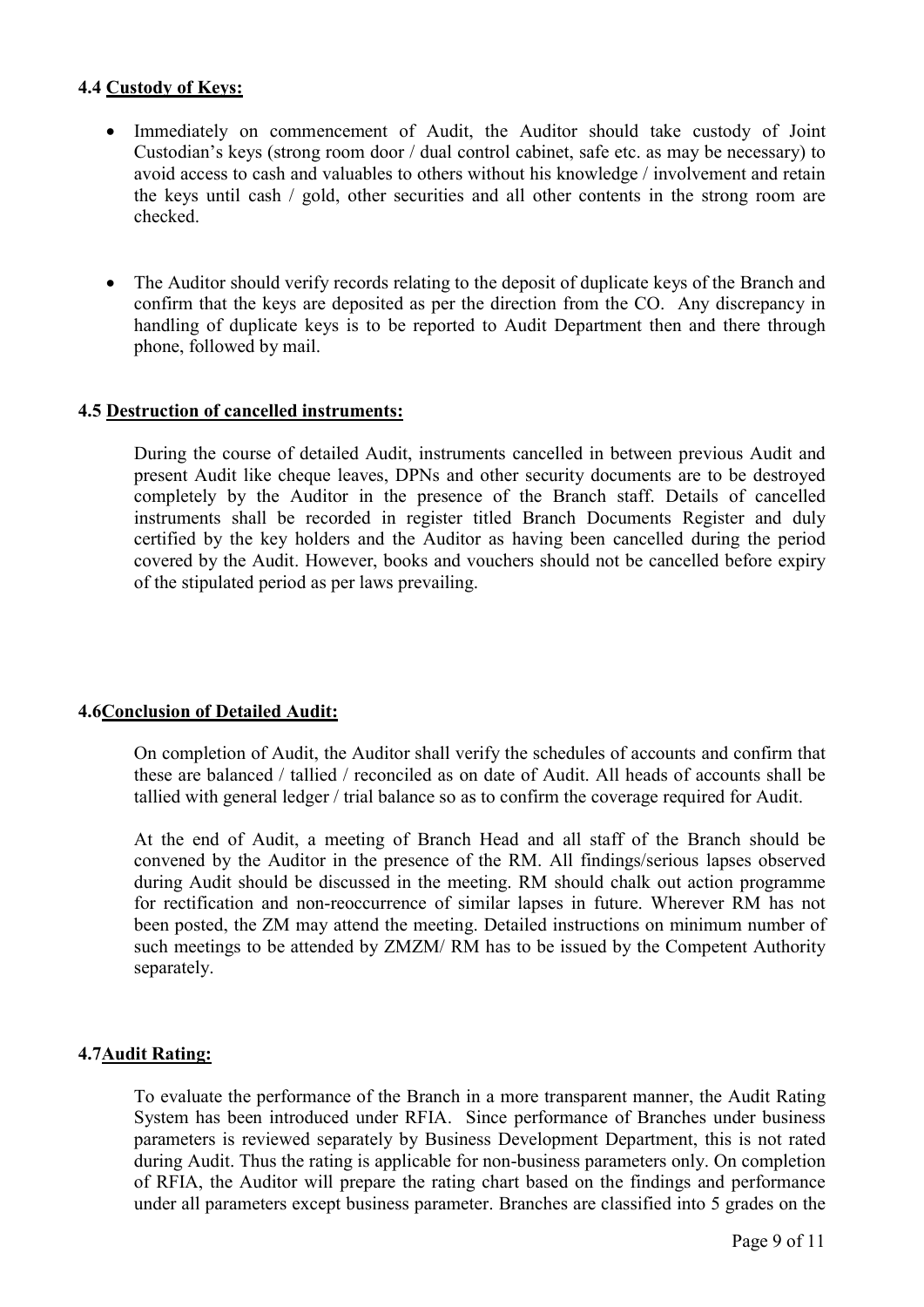basis of total marks obtained as detailed below. The Auditor should encourage Branches to rectify all possible irregularities during the course of Audit itself, to enable them to get the benefit of these compliances in the scoring. These rating charts will be a fair indication of the areas where improvement is required to enhance the health of business.

| <b>Marks obtained</b> | Grade |                  |
|-----------------------|-------|------------------|
| 90% and above         |       | $A+$ Excellent   |
| 75% to 89%            | A     | Very Good        |
| $60\%$ to 74%         | B     | Good             |
| 50\% to 59\%          | C     | Satisfactory     |
| Below 50%             |       | Not Satisfactory |

#### 4.8Audit Report preparation:

- On completion of Audit, the Auditor should prepare Internal Audit / Gold Audit Report on line in Audit Module. The Report should be up loaded in the system on the last date of Audit at the Branch audited. If the Auditor is allotted additional time for preparation of report, it should be done at the Head Quarter Branch of the Auditor. It should be ensured that the report is uploaded in the system before allotting next Audit assignment.
- In respect of Special Audit and Management Audit, Audit Report has to be prepared and sent by mail to theAudit Department at HO, immediately after completion of Audit. The next Audit assignment will normally be only after submission of the report.

## CHAPTER V

## RFIA REPORTS, PROCESSING, FOLLOW UP AND CLOSURE.

#### 5.1 REPORTING:

Audit Module is a software developed by System Department for management of all Audit related operations. Right from allotment of Audit programme to closure of reports is managed through this application. Reports in Audit Module have 2 parts – GL Quality Assessment and Other Audit Queries.

#### 5.2 GL Quality Assessment:

All excess finance on account of spurious / low purity gold, weight difference, inadequate provision for stones / other extraneous matters, loans in violation of minimum carat value / weight etc. detected during Audit has to be reported under this head.

#### 5.3 Other Audit Queries:

All Audit Queries other than those related to excess finance reported under GL Quality Assessment will come under this head. All such queries are classified under different categories such as Staff, Joint Custody, Cash Account, Bank Account, Gold Loans, KYC Compliance, Cross Selling etc. All lapses/deviations observed during Audit have to be